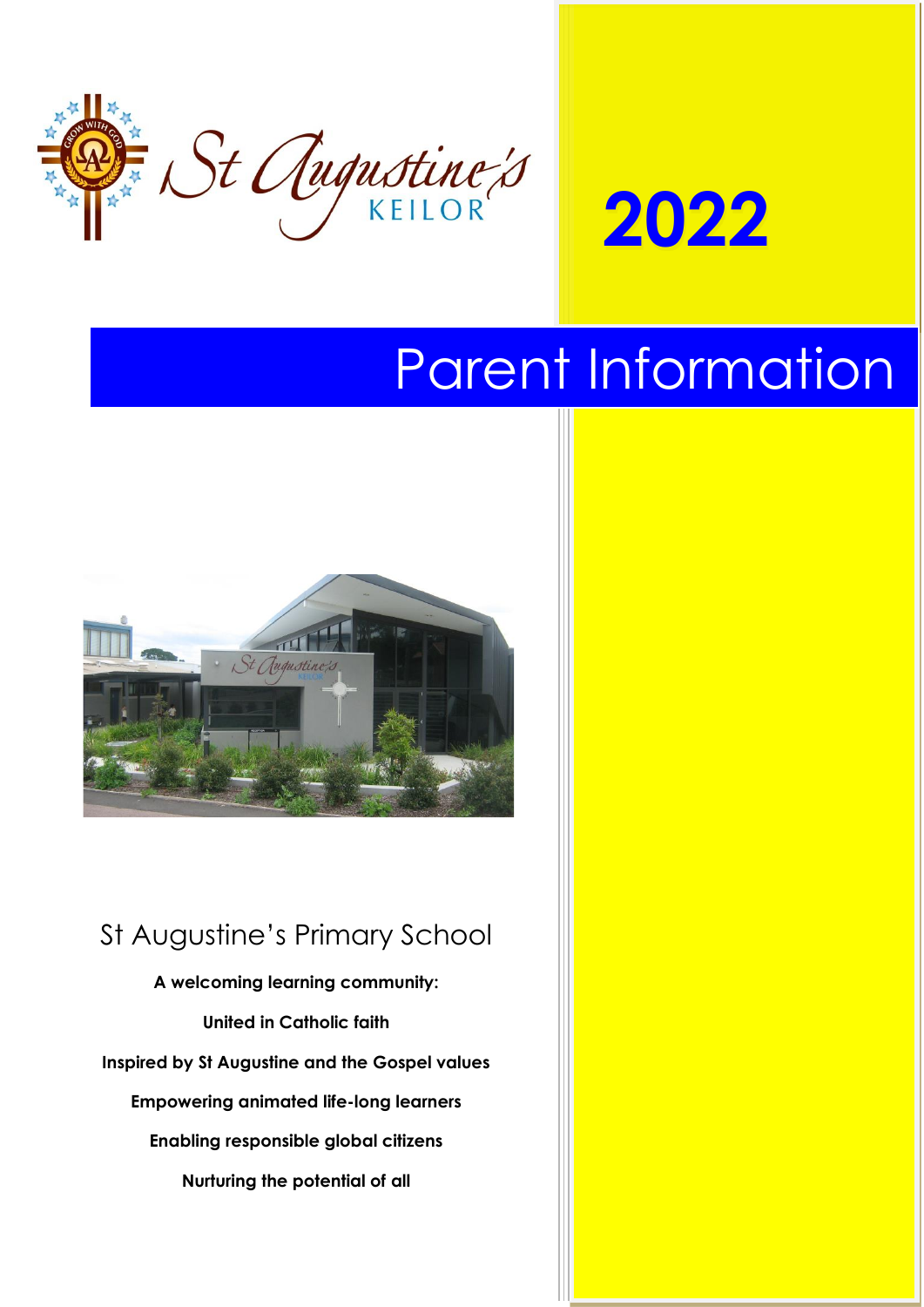

| <b>PHONE:</b>        | 9336 4294                                                                                          |
|----------------------|----------------------------------------------------------------------------------------------------|
| FAX:                 | 93367898                                                                                           |
| EMAIL:               | principal@sakeilor.catholic.edu.au                                                                 |
| WEBSITE:             | www.sakeilor.catholic.edu.au                                                                       |
| PRINCIPAL:           | MRS CATHY STEERE                                                                                   |
| OFFICE STAFF:        | MRS CHRISTINE PRICE (MON-WED)                                                                      |
|                      | MRS LEANNE YOUNG (WED-FRI)                                                                         |
| <b>OFFICE HOURS:</b> | $8.30$ AM $-$ 4.00 PM                                                                              |
| PARISH PRIEST:       | FR. PETER HOANG                                                                                    |
| PARISH ADDRESS:      | <b>34 ROBERTS ROAD</b>                                                                             |
|                      | AIRPORT WEST 3042                                                                                  |
| PARISH HOUSE PHONE:  | 9338 3793                                                                                          |
| MASS TIMES           | ST CHRISTOPHER'S, AIRPORT WEST                                                                     |
|                      | SATURDAY MASS AT 6.00 PM                                                                           |
|                      | SUNDAY 10.30 A.M.                                                                                  |
|                      | ST AUGUSTINE'S, KEILOR                                                                             |
|                      | SUNDAY 9.00 AM                                                                                     |
|                      | $M_{\rm{H}}$ . The set of $\sim$ 1.1 $\sim$ 1.1 $\sim$ 1.1 $\sim$ 1.1 $\sim$ 1.1 $\sim$ 1.1 $\sim$ |

# Welcome to St Augustine's Primary School, Keilor

On behalf of the parish of Airport West, I would like to extend a warm welcome to your child and family to St Augustine's Primary School Keilor. This is a very exciting time for your child as they embark on their first years of schooling. We hope that, in partnership with you and the school, your child's time at St Augustine's will be an enjoyable, stimulating, challenging, happy, safe and faith filled experience.

We recognise that you have made a considered decision in sending your child to a Catholic school. Through the Gospel values and the teachings of Christ, we encourage your child towards developing their potential as a unique individual in the likeness of Jesus Christ We also develop all elements of your child's education including, physical, emotional, spiritual, social and intellectual wellbeing to nurture and develop a well-rounded individual.

By working together, we encourage a shared partnership that fosters the nurturing and flourishing of your child. Parent partnerships are an integral aspect of St Augustine's and so we welcome your support so that your child can reach their potential as confident and contributing members of the school community. We encourage you to take an active interest in the various groups functioning within the school.

This booklet endeavours to provide you with some insight into the workings of St Augustine's and the daily operations and the procedures it follows but is not conclusive in itself. I encourage you to always discuss with us any concerns, questions or further information you need about the school.

I wish your child and family well during your time at St Augustine's.

*CATHY STEERE PRINCIPAL*

 $\mathcal{D}$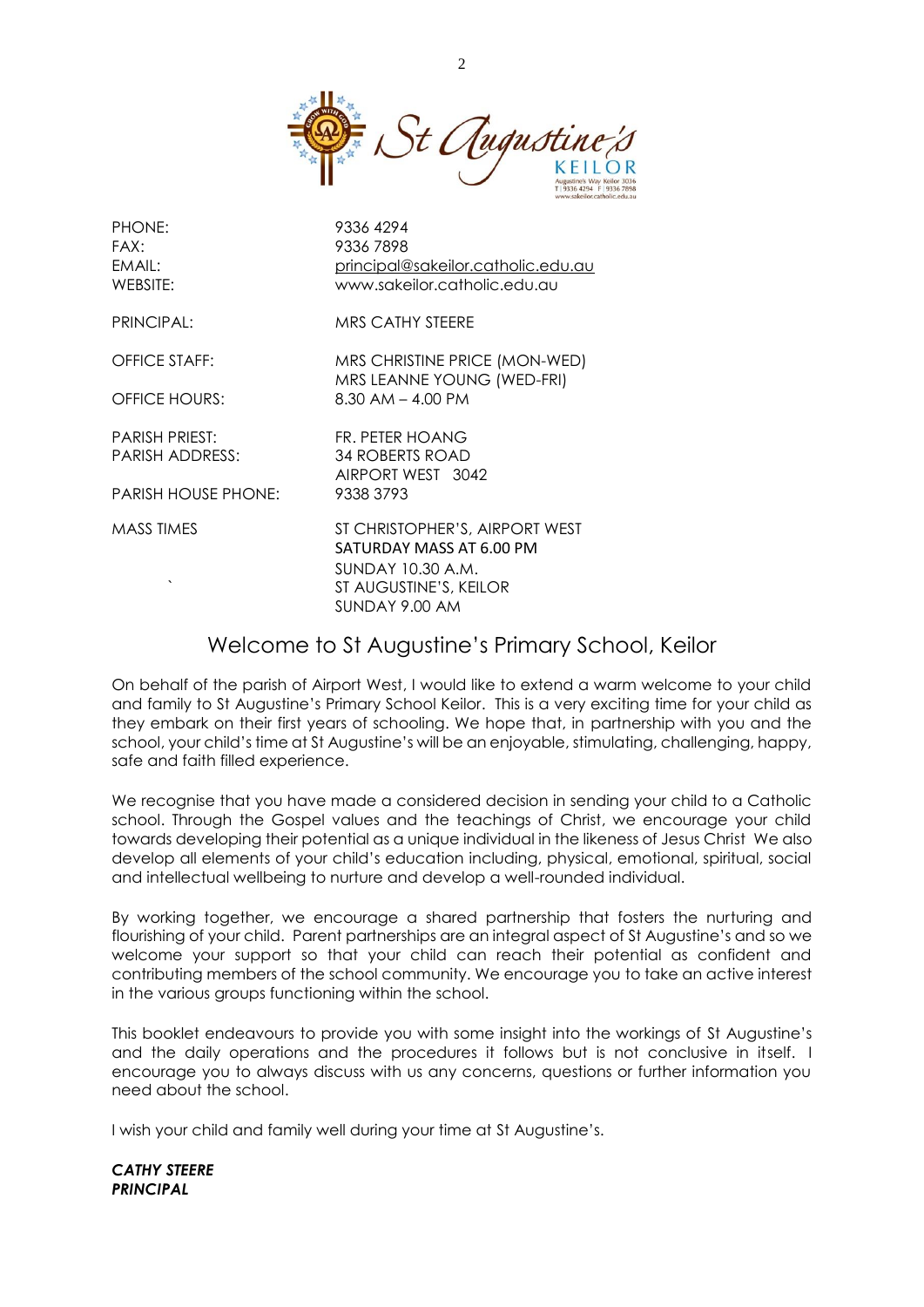# **ABSENCE NOTES**

Punctual attendance at school is vital if your child is to obtain maximum benefit from the educational and social opportunities that the school can offer. Children are expected to attend school, on time. We are required to keep accurate records of student attendance and the reasons for any absences. If your child is absent from school, you are required to inform the office via our Student Absence Online form available on the school app. All unexplained absences will be followed up.

#### **ACCIDENT & ILLNESS**

Please ensure the school office always has on record at least two up to date emergency contacts. If children are ill or injured you will be contacted via the information on file in the office. In the event of serious illness or accident, an ambulance will be called.

#### **ART SMOCK**

For the protection and care of your child's uniform all children must wear a smock during Art and Craft lessons. The smocks must be clearly marked with the child's name. They will be kept at school throughout the year and will be sent home periodically for washing.

#### **ASSESSMENT**

Children participate in various forms of assessment throughout the teaching of a unit of work. It can be formal (test) or informal (observation). Teachers use a variety of methods to gain accurate information about student progress.

#### **APP**

We use an app to send our messages and notices. The app will help keep our parents fully informed and up-to-date with notices, news and events. Information on how to download the school app is available at the office.

#### **BEFORE AND AFTERSCHOOL CARE**

Before and after school care is offered in Cooinda (school hall) by Big Childcare. Enrolment forms are available in Cooinda, on the Big Childcare website or by phoning 86829400.

#### **BEHAVIOUR MANAGMENT**

Behaviour Management is training to produce self-control, orderliness, compliance and a capacity for co-operation in children so that the dignity and self-respect of all persons is guaranteed. Its effect creates a sense of balance and harmony for all persons. St Augustine's P.S. student management is based on the Assertive Discipline Approach and Restorative Practice Approach. This means that we are assertive and consistent about the way we expect our children to behave. For this reason, our school rules and procedures are the same school wide. Our School Rules are as follows:

- Follow instructions
- Hands off
- Listen to the speaker without interrupting
- Speak appropriately
- Move safely at all times
- Look after all property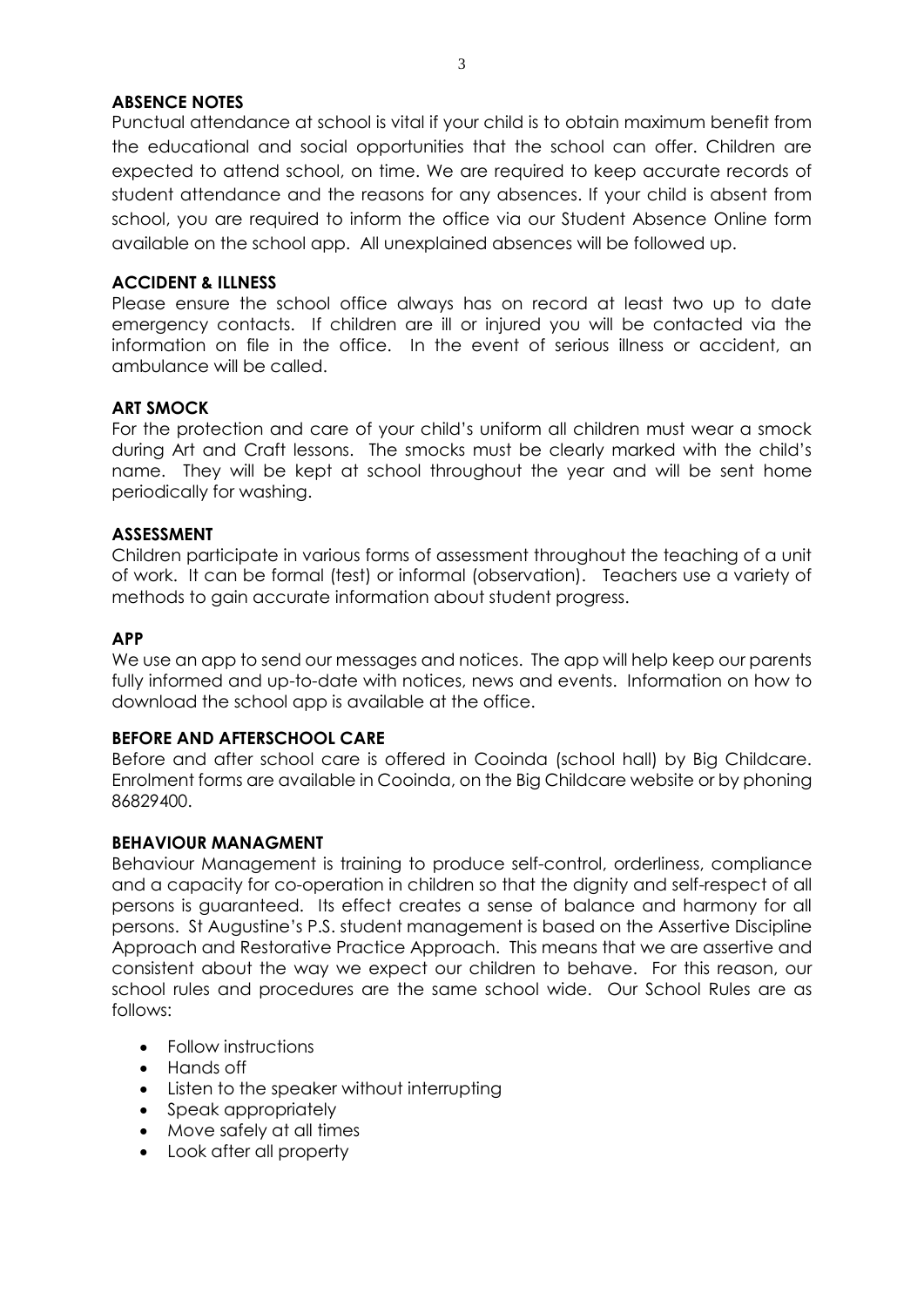Our school values are: **STARR**

- Show Respect
- Teamwork
- Always Persist
- Responsible
- Resilient

A Behaviour Management Plan is in place at St Augustine's. The following is the procedure for inappropriate behaviour:

- Step 1: Warning
- Step 2: 2nd Warning
- Step 3: Time Away
- Step 4: Exit to another classroom to complete a Student Behaviour Sheet
- Step 5: Used for severe inappropriate behaviour. Student is exited to Principal or Deputy Principal

Corporal punishment is not permitted at St Augustine's. Serious incidents of inappropriate behaviour result in the student being exited from the classroom or playground situation. This behaviour is discussed in order for the student to take responsibility for his/her actions. The student is then given a Student Behaviour Sheet to complete and take home.

If your child brings home a Student Behaviour Sheet, please take time to discuss the information on the sheet with your child. The aim of the sheet is to give families an opportunity to talk about the behaviour and any actions that can be taken to ensure that the behaviour does not re-occur. The sheet is NOT designed to punish the child, but rather to help them own the behaviour and take responsibility for rectifying it. The child needs to specify the behaviour expectation they did not meet and name an action that they can take in order to follow our school rules in the future and how they might restore the friendship and trust that has been broken.

# **BELL TIMES**

| 8.30 am                | Gates Open                   |
|------------------------|------------------------------|
| 8.45 am                | First Bell - morning session |
| $11.25$ am $-12.10$ pm | Lunch time                   |
| $12.15 \,\mathrm{pm}$  | Middle Session               |
| $1.50$ pm - 2.07 pm    | <b>Recess</b>                |
| $2.10 \text{ pm}$      | Afternoon Session            |
| $3.15 \,\mathrm{pm}$   | Dismissal                    |

#### **BIKES**

Children in Years 3-6 may ride their bike to and from School and park in the designated bike area, (a bike lock is recommended). Children in P-2 may ride only if accompanied by an adult. Bikes must be in roadworthy condition and helmets must be worn. Any child without a helmet will have their bike confiscated until a helmet is produced. Children must know and observe the appropriate road laws. Bikes are not to be ridden in the school grounds.

#### **BELONGINGS**

It is essential that all items of school uniform and other belongings be clearly marked with the child's name and grade. School bags should have a tag or ribbon for easy identification by younger children.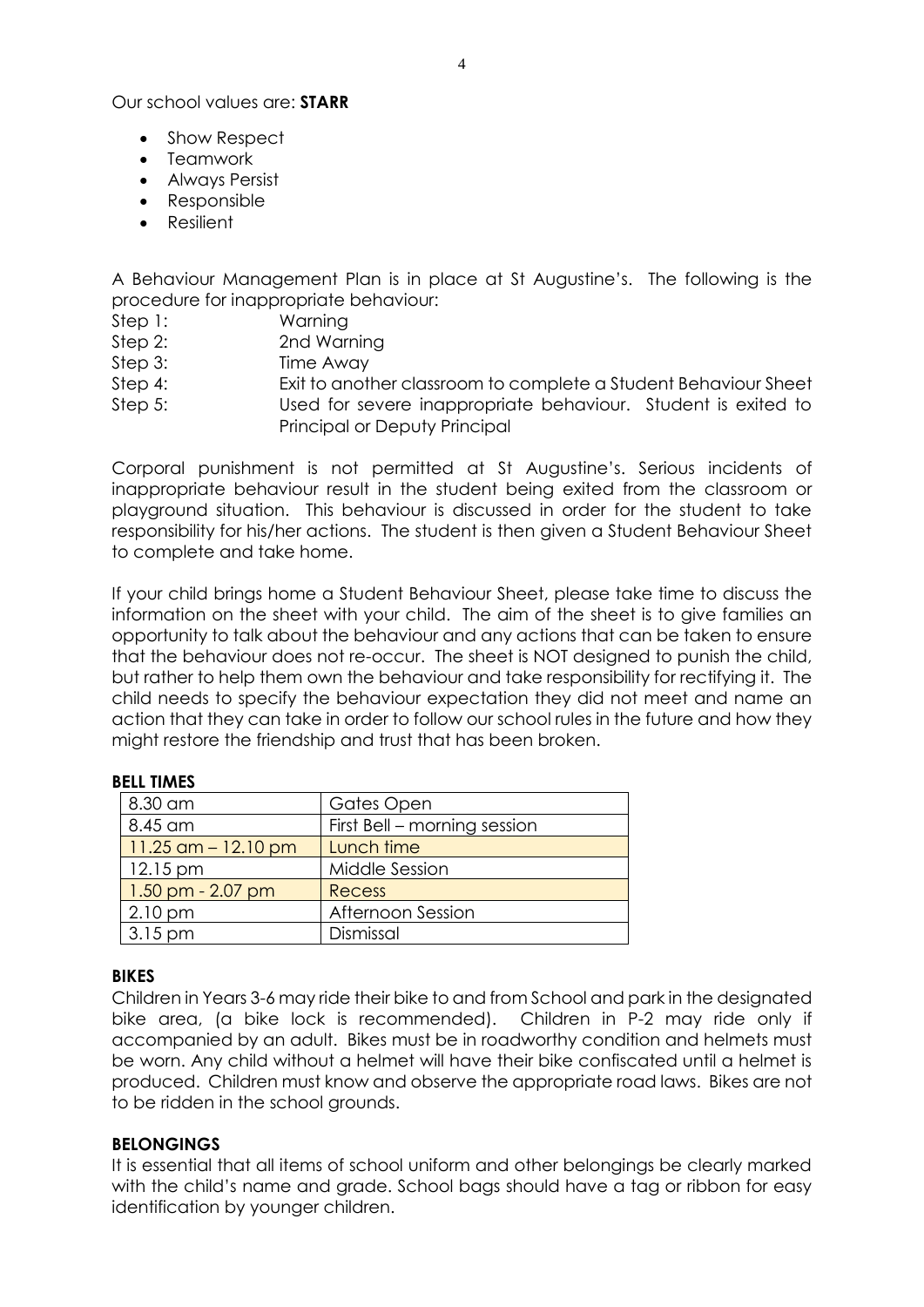#### **BULLYING**

St Augustine's takes an active stance against bullying. The School runs anti bullying programs for children and issues are discussed in classrooms and at assemblies. Parents are informed if the behaviour persists. It is important to understand what bullying is and is not. Bullying should not be confused with childhood bickering or squabbling or disagreements within a friendship.

### **CALENDAR**

This is published on the website **www.sakeilor.catholic.edu.au** each term and also in the newsletter and gives details of meetings, special events and important dates. Please keep it handy.

# **CAMPS**

Although the actual camping experience begins in Grade 3, the children in Grade P-2 have an "at school" activity, which supports a P-6 Out & About Camping Program. This could include a BBQ dinner and games for Year 2 or breakfast at school for children in P-1 in preparation for attending school camp in Years 3-6. The program aims to:

- encourage social interaction with other children, teachers and adults
- encourage responsibility for self and possessions
- encourage independence as well as co-operative group skills
- reinforce social skills
- develop an interest in the outside world.

Children in Grade 3/4 have an overnight camp away from the school while children in Grade 5/6 stay away for 2 nights. Children are expected to attend, as activities include both educational and curriculum centred focus. Camps are billed with the levies at the beginning of the school year.

# **CAMPS, SPORTS & EXCURSIONS FUND (CSEF)**

School camps provide children with inspiring experiences in the great outdoors and on excursions. All are part of a healthy curriculum. CSEF is provided by the Victorian Government to assist eligible families to cover the costs of school trips, camps and sporting activities. You may be eligible for assistance if you hold a valid means-tested concession card. For more information, please visit **www.education.vic.gov.au/csef**

# **CAR PARK**

The school car park can only be used by **staff and visitors to the school**. It is not to be used for the collection or "dropping off" of children. Please observe parking restrictions in the streets surrounding St Augustine's. The City of Brimbank by-laws officers often patrol the area.

# **CASUAL CLOTHES**

Each term the children have a casual clothes day. A gold coin is usually asked and this goes to a charitable cause, e.g. St Vincent de Paul, Caritas. Parents please ensure appropriate dress and footwear for school.

### **CHANGE OF ADDRESS**

Parents are requested to inform the office and each class teacher concerned when address or telephone numbers are changed. It is vitally important that we have up to date and accurate information.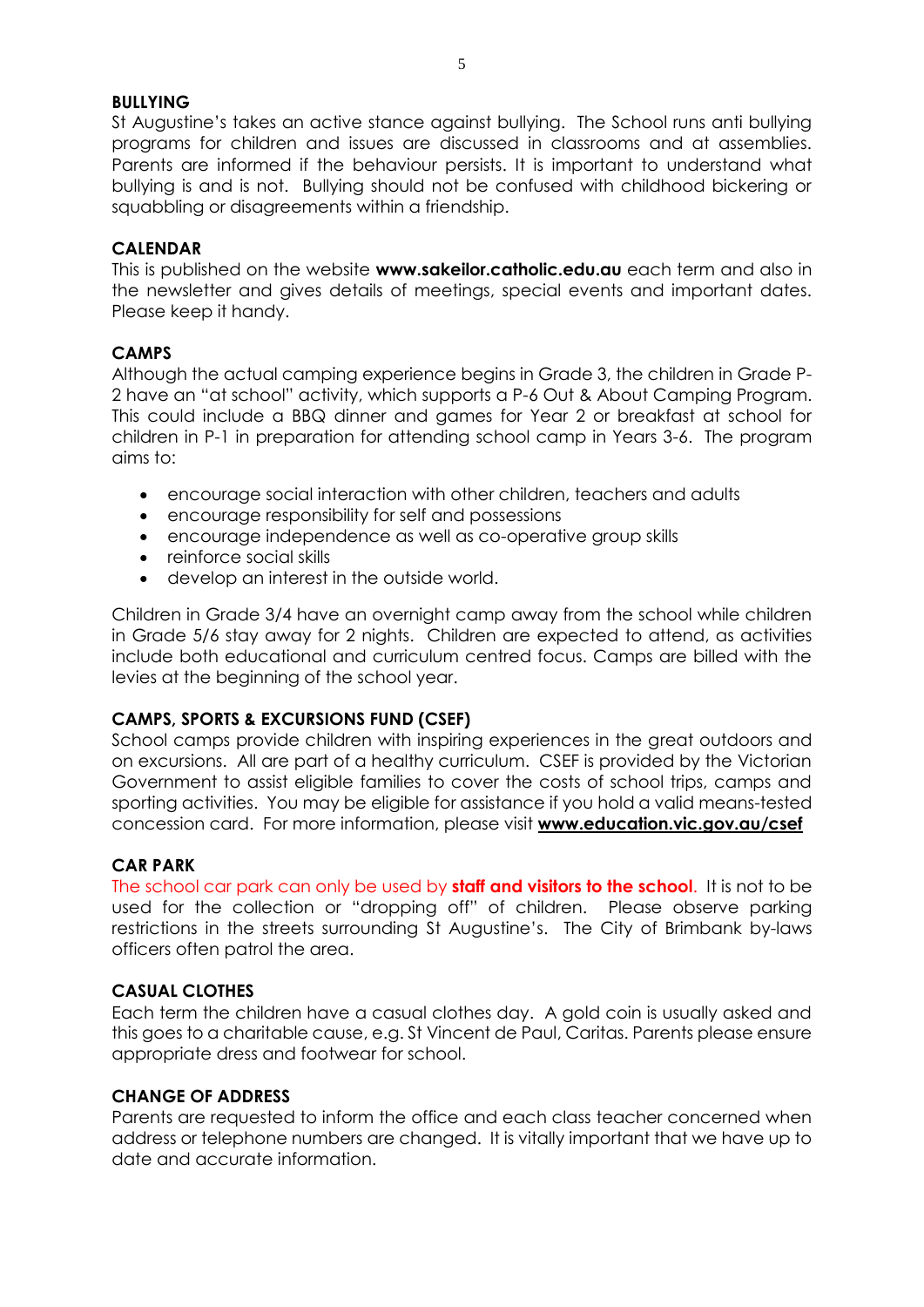# **CHILD SAFE SCHOOLS-CODE OF CONDUCT**

The Victorian Government has introduced the Child Safe Standards. These standards specify the actions schools are required to take to manage the risk of child abuse in schools. The St Augustine's Code of Conduct has a specific focus on safeguarding our children and young people against sexual, physical, psychological and emotional abuse or neglect. It has been developed in accordance with the Victorian Government's Ministerial Order No 870 to support the school's 'Professional Child Safety Code of Conduct' and defines expectations of parents and those members of the school community, who may, at times, act as volunteers.

The purpose of this Code of Conduct is to establish clear expectations for appropriate behaviour by adults towards children and young people. It aims to protect children and reduce any opportunity of abuse or harm to children. The Code of Conduct also provides members of the broader school community with guidance on how best to support children or young people, and how to avoid or better manage difficult situations. It is expected that all volunteers (see under heading Working With Children Check) working within the school would have read, agreed to and signed the St Augustine's Code of Conduct.

# **CHILDREN WITH ADDITIONAL NEEDS**

Children who have additional needs in their learning programs are given assistance at various levels. Our staffing is arranged to assist and support classroom teachers to develop programs for children within their classroom.

#### **CLASSROOM HELPERS**

A Parent Helper Course will be offered in Term 1. You must be a trained helper before you can help in the classroom. Once trained you must sign in and out at the office before and after assisting in classrooms. See [www.sakeilor.catholic.edu.au](http://www.sakeilor.catholic.edu.au/) community tab, for classroom helper protocols. **All volunteers are required to have a Working With Children Check.**

#### **CLEANING**

The toilets and corridors are cleaned daily (after school), the classrooms are cleaned weekly. The children are responsible for placing litter in the bins provided.

#### **CLOSURE DAYS**

On these days during the course of the school year, classes are suspended so that staff may be released to attend Professional Learning that support their teaching. These are approved by the Melbourne Archdiocese Catholic Schools (MACS). You will be notified of these days via the School Calendar and newsletters.

# **COMPUTERS/ELECTRONIC DEVICES**

Computers and their associated technology are affecting every part of our lives and our school must ensure that children are adequately prepared to cope with living in our technological society. Our children are provided with as much "hands on" experience with computers as possible. Children at all levels are given the opportunity to use computers with P-2 given access to individual Chromebooks and Years 3-6 participate in a lease to own program for 4 years with an Ipad, electronic pencil keyboard and case. The school is networked so children will be able to use internet facilities, however sites are limited to those deemed educationally sound, by an Educache set up by the MACS. There is a Code of Conduct that translates in class/year level rules.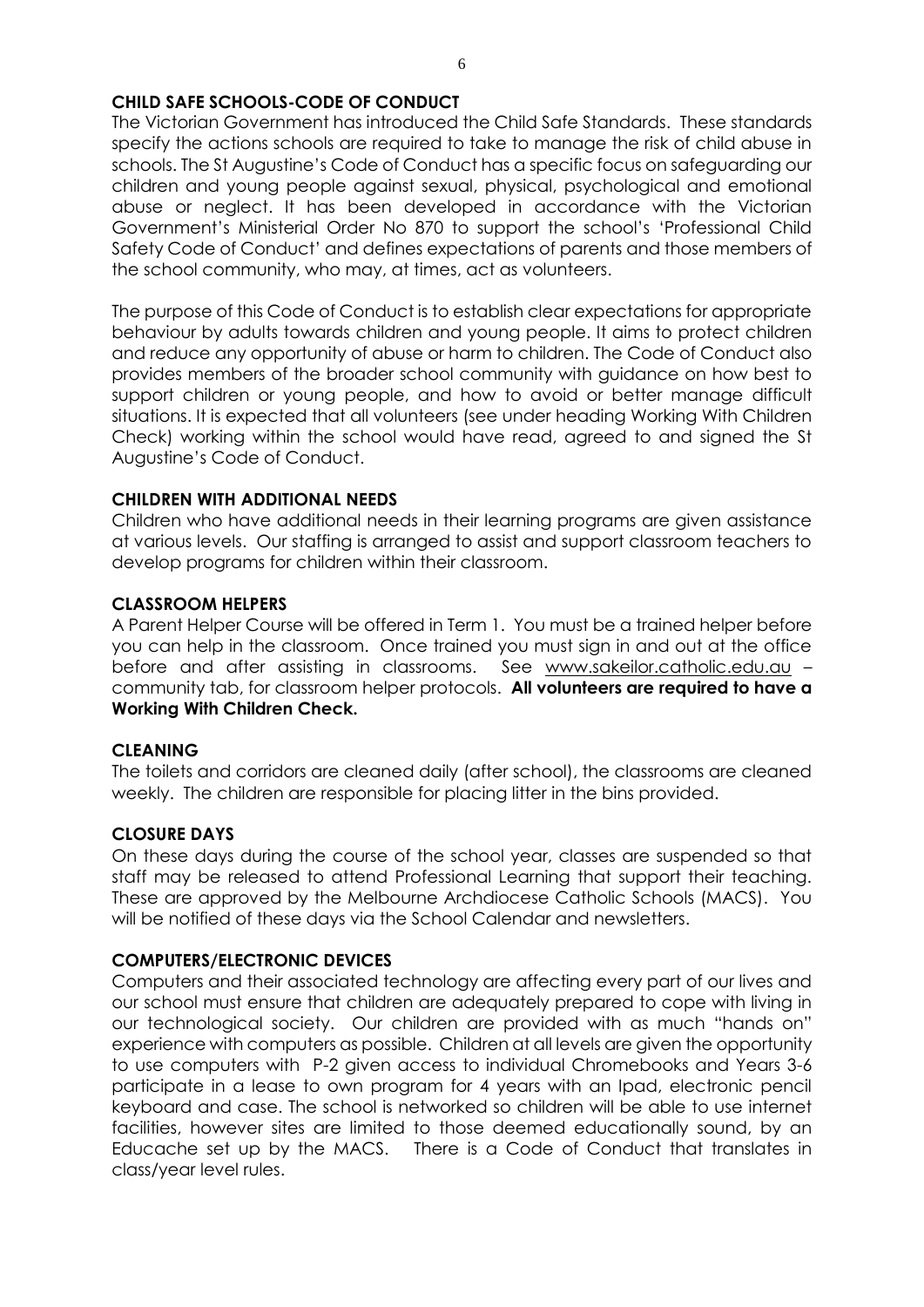#### **CURRICULUM**

At St Augustine's we implement the prescribed Victorian Curriculum to frame learning that is responsive to the children's needs, the context of our school and the wider community. This implementation includes teaching, assessment and reporting on student achievement standards in the curriculum.

#### **DIGITAL TECHNOLOGIES**

St Augustine's recognises the need for children to be safe and responsible users of digital technologies. We believe that explicitly teaching children about safe and responsible online behaviour is essential and is best taught in partnership with parents/guardians. We request that parents/guardians work with us and encourage this behaviour at home. All members of St Augustine's community have a responsibility to uphold the Catholic values of our school. We expect our children to exercise good judgement and to use technology with integrity. It is recommended at home parents keep devices in a public place to ensure supervision and an awareness of what/who your child is engaging with online.

#### **EARLY COLLECTION OF A CHILD**

Any parent wishing to collect a child from school during school hours must report to the office to collect their child. Any person other than the parent wishing to collect a child must provide a written request from the parent to that effect. Children will not be permitted to leave the school grounds during school hours without the supervision of an adult. If children are to be dismissed during the day, they should be collected at recess or lunch breaks (eg, Lunch time 11.25 am/Recess time 1.50 pm). **All appointments, if possible, should be out of school hours.**

#### **EARLY DISMISSAL**

All children will generally be dismissed at 1.00 pm on the last day of each term. Preps will finish school early in the first week of school. Parents will be notified of this in the Prep Handbook.

#### **EMERGENCY TEACHERS (CASUAL REPLACEMENT TEACHERS)**

There may be occasions when your child's teacher is absent. It is normal practice for the school to employ an emergency teacher to replace the class teacher for the period of absence. Generally, the school attempts to locate an emergency teacher who is well known to the children and who has a good understanding of the school's procedures. This ensures that school programs are maintained as normally as possible. In the event that an emergency teacher is not available, the grade will be divided amongst the other grades. This is not the preferred option but may be necessary under certain circumstances.

#### **EXPENSIVE ITEMS (FRAGILE & PRECIOUS)**

We advise children not to bring expensive items or toys to school. The school will not take responsibility for any loss or damage of such items.

#### **EXCURSIONS/INCURSIONS**

Excursions/Incursions are seen as a vital means of developing a student's experiences and understanding in all areas of the curriculum. They are also part of the school's educational program. At each year level, children will be expected to participate in both local excursions where they can walk to the venue, or excursions further afield requiring transport. Excursions and Incursions are funded in the composite fee. Parents will be requested to sign a consent form permitting the child to go on the excursion. Children are expected to attend all class excursions. Parent helpers (who have the required Working With Children Card) are often required to assist on excursions.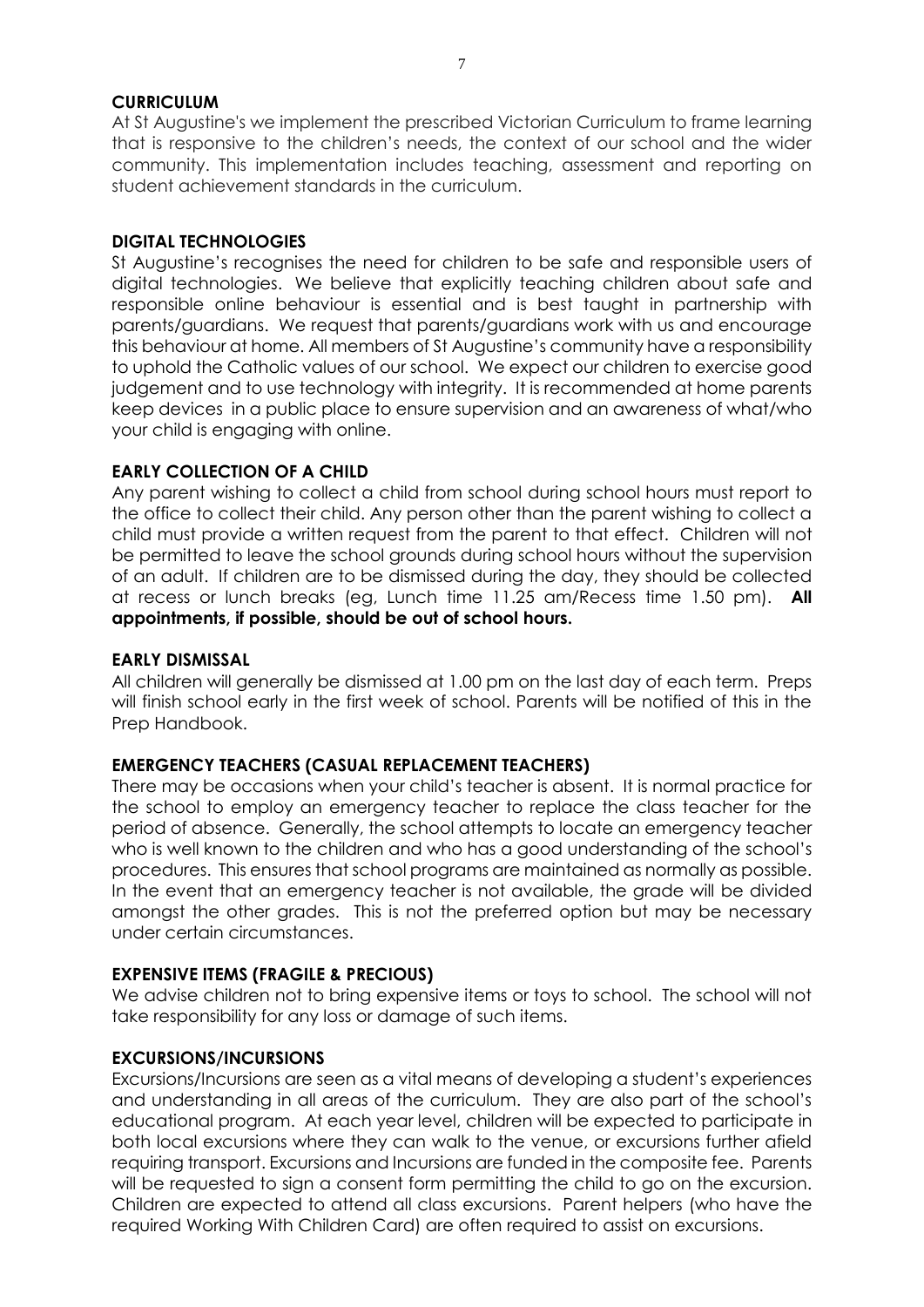# **FEES**

*School fees* are determined by the School's finance group including Principal, Business Manager and Finance Manager, then school fees for the following year are presented to the Advisory Council at the end of each year. They supplement Government funds for the general running of the school.

**Composite levy** is determined by the School Principal. They are kept to a minimum and a strict account is kept of their expenditure. They are used to supplement a small payment from the State Government for children's needs in the classroom, as well as covering excursions, swimming levy, camp etc.

Fees are billed at the beginning of the year and can be paid in instalments. Refer to the Fee Schedule.

#### **FIRST AID**

Our First Aid practices are in line with St John's Ambulance advice. Children with minor injuries are treated by teachers in the school's sickbay; the sick bay is staffed during each break. Injuries which are of concern are reported to parents or the nominated carer for further attention. You are asked to ensure that correct phone numbers are given to the school.

In the event of a critical situation, an Ambulance will be called. Occasionally, if a parent or carer is unable to attend to an injury a child will be transported to a local clinic for medical attention. All costs are passed on to parents.

#### *Allergies:*

We have several children with severe allergies. Please assist us with the following:

- Parents are asked not to send obvious nut products to school in their child's playlunch or lunch, eg, peanut butter, Nutella, Snickers or Picnic bars. Treats for birthday celebrations at the school should not include cakes, chocolate or lollies. A lollypop would be considered a suitable treat that would be given to the child at the end of the day.
- Encourage and remind your child not to share food. This is reinforced within the school.
- Encourage your child to wash his or her hands after eating food. This is good hygiene practice also encouraged by the school and will help prevent traces of food being passed on by contact.

#### *Anaphylaxis:*

If your child has anaphylaxis, an annual Anaphylaxis Action Plan and Epipen must be provided to the school. Epipens are kept in the Sick Bay at school.

#### *Asthma:*

Children with asthma or severe allergies attending St Augustine's are encouraged to always carry or have available appropriate medication. We have a bronchodilator metered dose aerosol spray available for emergency use. If a child needs to use a pump it can be arranged with the classroom teacher rather than having extended absence from school. It is important that information about your child's condition be provided on an Asthma Action Plan. [https://www.asthmaaustralia.org.au/vic/about](https://www.asthmaaustralia.org.au/vic/about-asthma/resources/victorian-action-plans/victorian-asthma-action-plans)[asthma/resources/victorian-action-plans/victorian-asthma-action-plans.](https://www.asthmaaustralia.org.au/vic/about-asthma/resources/victorian-action-plans/victorian-asthma-action-plans) This should be filled in annually or when circumstances change.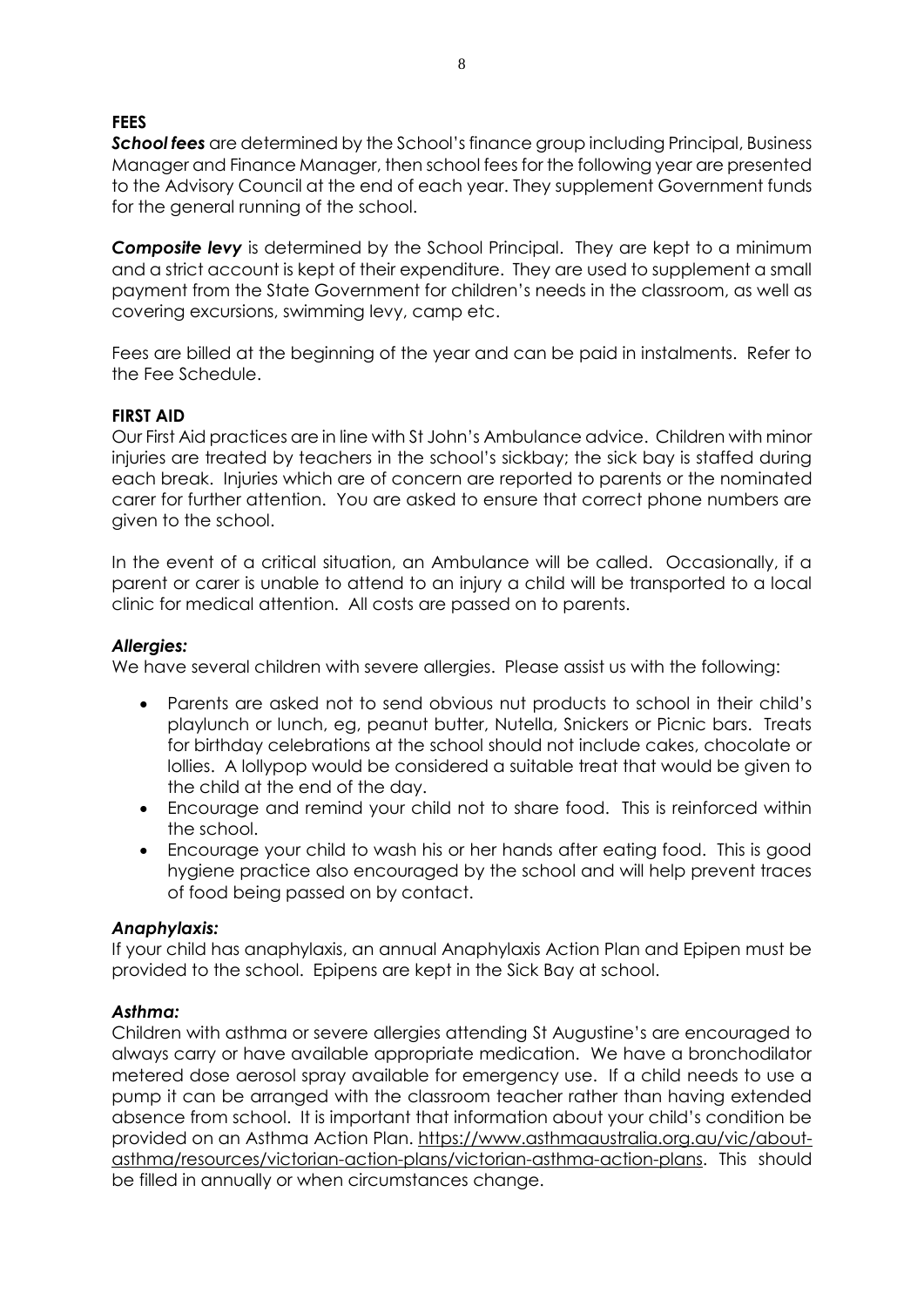# *Immunization certificate:*

All children enrolled in Prep are required to present a School Entry Immunisation Certificate prior to the commencement of the school year. The Immunization Certificate is obtained through the Australian Childhood Immunisation Register or your local council immunisation service.

### *Infectious diseases:*

The following are Departmental Regulations regarding the more common diseases: [www.education.vic.gov.au](http://www.education.vic.gov.au/) - see Infectious Diseases/ School Exclusion Table

| <b>Disease</b>          | Patient shall be excluded from school                |  |
|-------------------------|------------------------------------------------------|--|
| Chicken Pox             | Exclude until fully recovered or for at least 5 days |  |
|                         | after the eruption first appears. Note that some     |  |
|                         | remaining scabs are not a reason for continued       |  |
|                         | exclusion.                                           |  |
| Impetigo (School Sores) | Exclude until appropriate treatment<br>has           |  |
|                         | commenced. Sores on exposed surfaces must            |  |
|                         | be covered with a watertight dressing.               |  |
| Measles                 | Exclude for at least 4 days after onset of rash.     |  |
| <b>Mumps</b>            | Exclude for 9 days or until swelling goes down       |  |
|                         | (whichever is sooner).                               |  |
| Ringworm                | Re-admit the day after appropriate treatment         |  |
|                         | has commenced.                                       |  |
| Rubella<br>(German      | Until fully recovered and at least 4 days from the   |  |
| Measles)                | onset of the rash.                                   |  |
| Conjunctivitis          | Exclude until discharge from eyes has ceased.        |  |
| Covid 19                | Exclude until negative result                        |  |

For other infectious diseases and illness, inform the school and contact your Doctor for more information.

#### *Medical history of child:*

Parents of children with nut allergies, asthma, diabetes, epilepsy and other diagnosed conditions requiring special care are requested to alert the school of their child's medication and emergency procedures in writing.

#### *Medication:*

It is essential that the parent complete a medications request form from the website – **[www.sakeilor.catholic.edu.au](http://www.sakeilor.catholic.edu.au/) – Notes and Forms,** with the following information - Name of child, dosage, time of administration, symptoms requiring action, signature and date. All medicine etc should be labelled with the same information. Medication will be kept in the administration area. NB. Ventolin will be kept with the child when required. Please check daily with the child as to whether medication has been taken.

NOTE: If medication is required to be taken 3 times daily - it is suggested that a dose before school, one after school and one at bedtime is taken, thus medication does not have to come to school.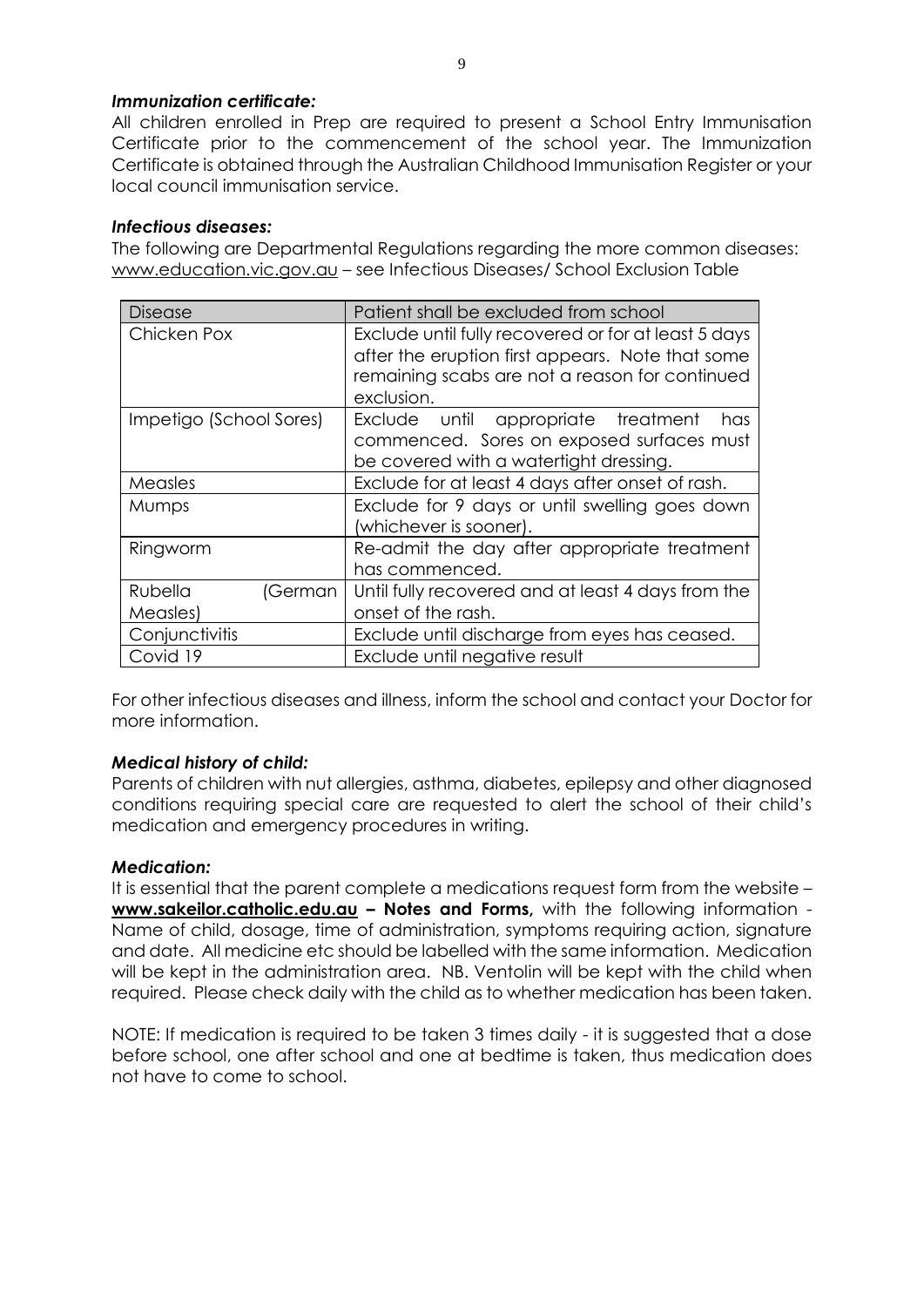# *Sick children:*

Sometimes your child will be too ill to send to school. Sick children are far better off in the comfort of their own home. Our school is well equipped but no school has the facilities to look after children who are ill at school nor do we have the staff to look after these children. If a child is ill, we try to contact the parent to come and collect the child. If there is no answer then we contact the person listed as the Emergency Contact. It is important that these numbers are kept up-to-date and that the people know that they are your Emergency Contact listed at the school.

# **GRADE STRUCTURE**

The yearly organization of St Augustine's is determined by a number of factors and constraints. Essentially, the classes are organized from year to year based on enrolment, a staffing schedule determined by the MACS and the availability of classrooms. Currently there are 11 classes consisting of:

- 2 Prep classes
- 3 Year One/Two class
- 3 Year Three/Four classes
- 3 Year Five/Six Classes

Lengthy consideration of a variety of factors is given to the placement of children in grades for the following year. Once placements have been announced children will not normally be changed.

# **HATS**

St Augustine's is a Sun Smart School. Regulation school hats (bucket) are compulsory from 1st September until 30<sup>th</sup> April and when the UV rating is above 4. (Usually Terms 1 and 4).

#### **HEALTH SCREENING AND SERVICES**

The School Medical Service Nurse visits our school to conduct health screenings as follows. Permissions are obtained prior to the visit.

- All children in Prep year
- Checking on the progress of previously referred children
- Investigating as appropriate all children referred by parents or teachers

#### **HEAD LICE**

Please be aware that lice will attack any child. It is not a reflection on cleanliness. Please check your child regularly for nits or lice. This is done from the nape of the neck up towards the forehead. If you find that your child is infected please inform the school immediately. A note will be sent home to children in that particular class. He/she must be excluded from school until treated. This normally takes only one treatment and a suitable product can be bought at a pharmacy. All other members of the family will need to be checked as well.

#### **HOMEWORK**

Homework is set on a regular basis to extend or consolidate the child's educational program. Homework attempts to build a responsible attitude and a purposeful approach to work and achievement. Homework can take many forms such as written work, oral preparation, aural activities (listening), reading, rote learning and assignments.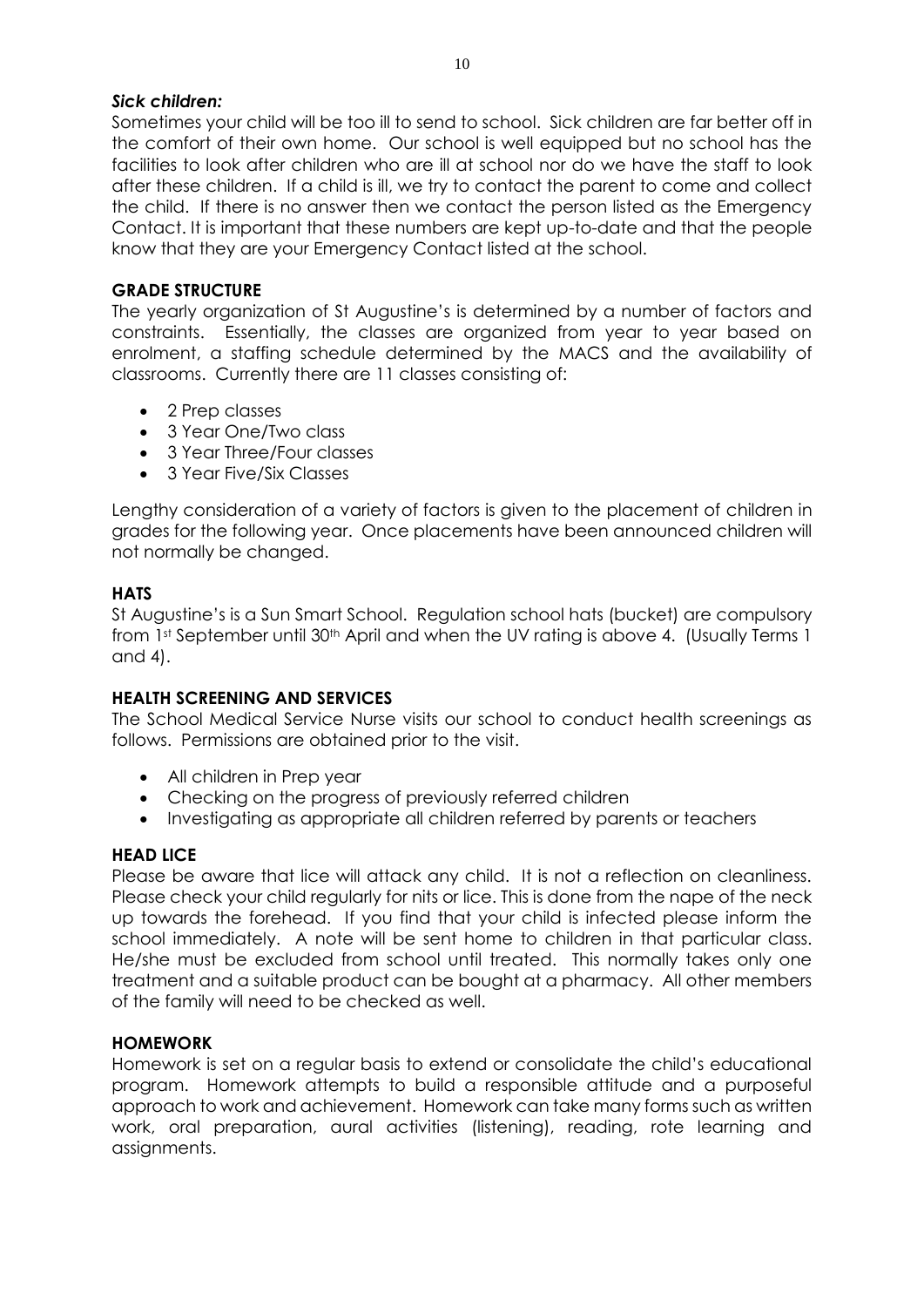# **ICYPOLES**

On warm days above 20 degrees, children can purchase an icypole for 50c. This may be kept in the student's bag until needed. Normally a child is not expected to have money at school. Icy pole money is the responsibility of the child.

#### **INTERSCHOOL SPORT**

The Grade 5 and 6 children take part in an interschool sports competition with other schools in the local area. The school is a member of the St Albans District Sports Association and competes in summer and winter sports.

The year 5/6 sports program also includes football and soccer gala days, crosscountry, swimming carnivals. As it is not foreseeable whether the various teams progress through to higher levels, it may be necessary to ask parents to assist in transporting their child to the event as the cost of a bus is prohibitive to the school for only a few children.

# **INVOLVEMENT**

The school invites parents to participate and become involved in school activities. Many opportunities are presented for parents to offer their help, assistance and expertise. Current opportunities include:

- Education Board
- Parents Auxiliary Canteen & Fundraising
- Classroom programs, e.g. reading, library
- Interschool sport
- Camps
- Excursions

#### **LATE ARRIVALS**

Children who arrive late for school must report to the office and they will be given a late slip to take to their classroom teacher.

#### **LIBRARY BAGS**

When borrowing books from the School Library, ALL CHILDREN REQUIRE A CLEARLY LABELLED LIBRARY BAG. We recommend it be made with material with a drawstring top, measuring 35cm x 50cm (big enough to hold a large picture book). All lost or damaged books are to be paid for by the parent.

#### **LOST PROPERTY**

Please clearly mark your child's first name on all items of clothing, including jumpers, shoes, socks, t-shirts, school bags, lunch boxes and drink flasks. Lost Property is kept in a basket in the foyer outside sick bay. Parents are welcome to check the basket at 3.15 p.m. on each school day. **PLEASE HELP US TO HELP YOU - MARK YOUR CHILD'S NAME ON ALL ARTICLES AND ITEMS OF CLOTHING.**

#### **LUNCH**

Teachers can often see the consequences of poor diet through loss of concentration in class and lack of enthusiasm, even first thing in the morning. These are signs that children may have skipped breakfast. It is essential that your child have sufficient and nutritious food for recess and lunch.

- Each child is expected to bring his/her lunch in a clearly marked box.
- Uneaten food is to be taken home.
- Plastic or metal drink bottles are permitted with water only.
- Glass drink bottles and cans are not permitted.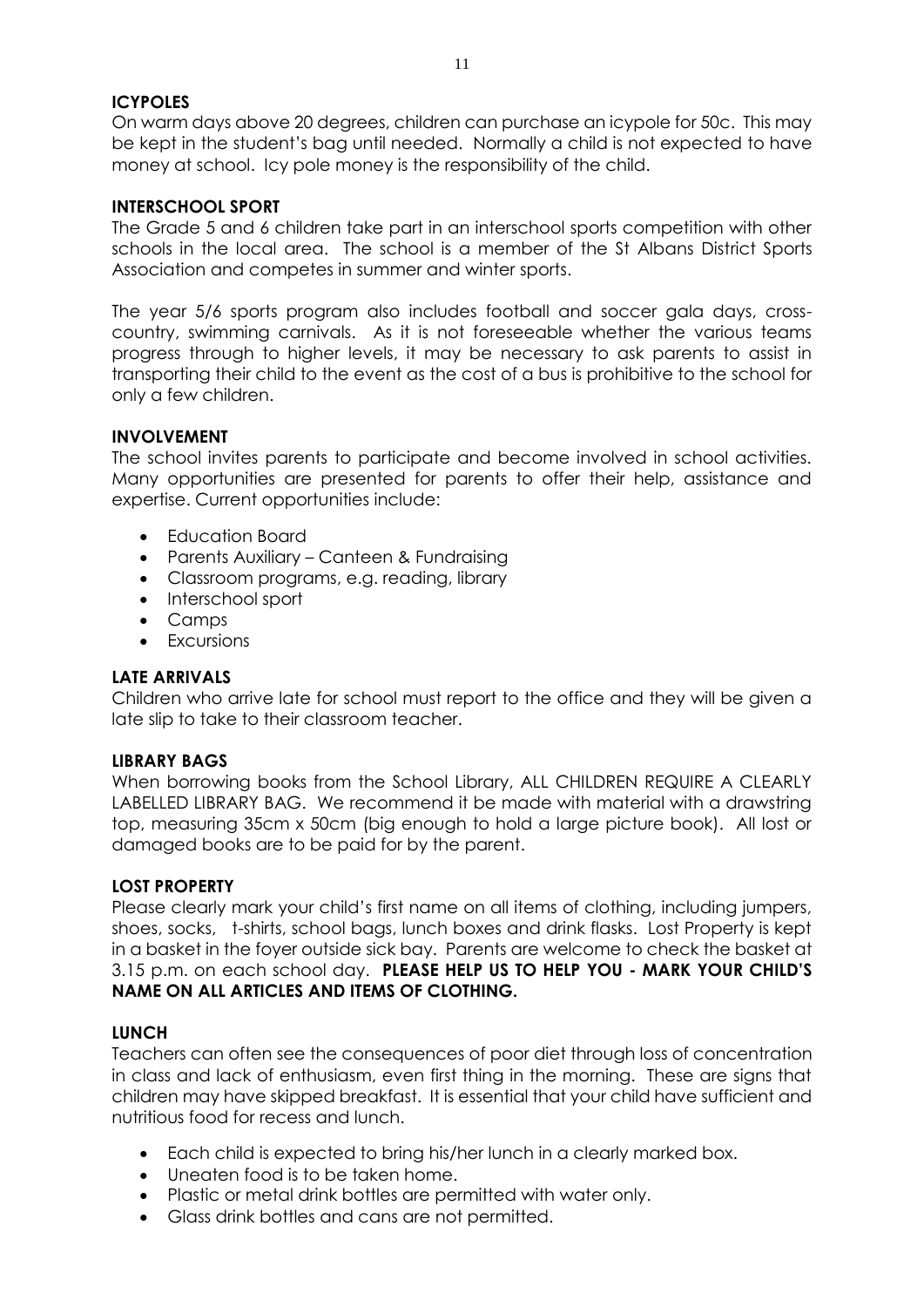- Lunch orders are available on special days throughout the year. Lunches must be ordered prior to the day, which are advertised in the newsletter and on the school app. No late orders will be accepted. The order must be clearly written on a paper bag with the child's name, grade and teacher's name on the outside and with correct money placed inside.
- Children eat their lunch under supervision 15 minutes prior to the bell. Younger children may begin earlier.

# **MOBILE PHONES**

The bringing of mobile phones is discouraged. However, some children may carry mobile phones for safety reasons related to walking to and from home alone. All mobile phones will be kept in the child's bag (unless arrangements have been made with the teacher). Mobile phones should be turned off during school hours. Parents needing to make contact with/about their child are expected to do this via the school office. Misuse/inappropriate use of the mobile phones during school hours will result in the phone being confiscated and available for collection by the child/parent at the end of the day.

#### **NATIONAL ASSESSMENT PROGRAM LITERACY AND NUMERACY (NAPLAN)**

This assessment includes national testing in English and Mathematics for children in Grades 3 and 5. The tests consist of both teacher and centrally assessed tasks. Results are made available to parents.

#### **NEWSLETTER**

The newsletter is published fortnightly on Thursday. It is important to read the newsletter as it contains relevant news and information allowing you to keep up to date with all events at the school. The newsletter will be sent via the School App and can also be read via the school's website under the "Newsletter" tab.

# **OFFICE HOURS**

The school office is open daily from 8.30 am – 4.00 pm Monday to Friday. If you need to ring or visit the school, it would be appreciated if you could do so during these times.

#### **PARENTS AUXILIARY/ FUNDRAISING AND SOCIAL COMMITTEE**

The Parents Auxiliary is guided by the St Augustine's School Advisory Council and is an opportunity for parents to become involved in the school in practical ways.

The committee assists in raising money to help the school meet financial objectives, and works to create a sense of family within and beyond St Augustine's school. Activities may include:

- Raffles, cake stalls, mother's/father's day activities, fundraising drives
- Supporting school celebrations, eg, Sacraments, St Augustine's Day
- Providing opportunities for parents, staff and the community to come together in a relaxed, enjoyable atmosphere, eg, Grade morning teas, New Parents Welcome, classroom helpers' morning tea.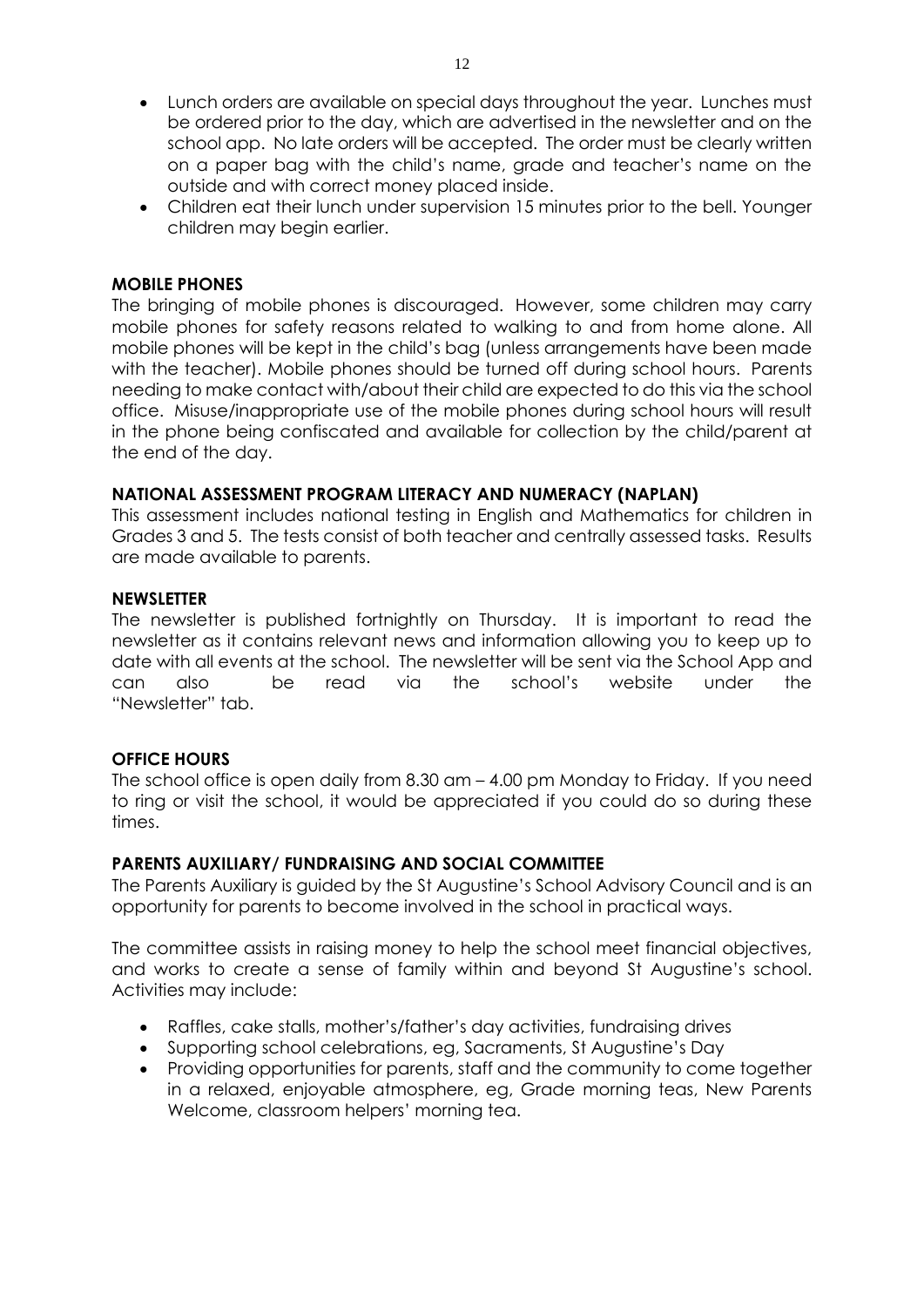# **PARENT-TEACHER LEARNING CONVERSATIONS**

Parent-Teacher Learning Conversations are held twice a year to ensure regular communication between school and home regarding a child's progress. Parents are invited to contact teachers to arrange a convenient meeting time, when there is a concern requiring discussion.

### **PHYSICAL EDUCATION**

The Physical Education Program includes a wide range of activities that concentrate on sequential motor skill development, and other areas that include fitness, dance, gymnastics, swimming, athletics and minor and major games. All children are encouraged to participate in all activities.

# **PLAY GROUND SUPERVISION**

Teachers are on duty in the playground: before school between **8.30 am-8.45 am**, during recess, at lunchtime, and after school until **3.30 pm** to ensure the safety of children.

Parents are requested not to allow their children to arrive at school early, as the playground is not supervised until **8.30 am** each morning when the school gates open at 8.30 am. Any child who consistently arrives before 8.30 am will be sent to the Before School Program in Cooinda, at the parent's expense.

Children not picked up by 3.30 pm will be required to wait at the office. Children may be sent to our Before and After School Care Program in Cooinda if they regularly arrive early or are late getting picked up in the afternoon. Parents will be billed for their service.

#### **READING RECOVERY**

This is an early intervention program provided for selected children in Grade 1 who have not satisfied the expectations of classroom reading and writing program during their first year at school. Reading Recovery is provided on an individual basis to ensure that children move from being non-readers to developing positive independent reading and writing behaviours.

#### **RELIGIOUS EDUCATION**

St Augustine's uses the Renewed Religious Education Framework Catholic as the basis of our Education in Faith curriculum. The central aim of the texts is "that children should be taught how to know and worship God and to love their neighbour in accordance with the faith they have received in earliest infancy". Scripture and prayer are an integral part of our program. Liturgies and Masses are celebrated throughout the year. At St Augustine's we believe that Religious Education is a lifelong process and that our role is a partnership with parents in the development of faith.

#### *Sacramental Years:*

As part of the Parish of St Christopher's, St Augustine's school supports the policy of the Parish in the Sacramental Program. The Sacraments are a Parish event. The School's role is to support, teach and encourage you and your children in their preparation for the reception of these Sacraments. The present order of school/home preparation for these Sacraments is:

| <b>Baptism</b> | Parents/Parish Responsibility |
|----------------|-------------------------------|
| Grade 3        | Reconciliation                |
| Grade 4        | Eucharist (First Communion)   |
| Grade 6        | Confirmation                  |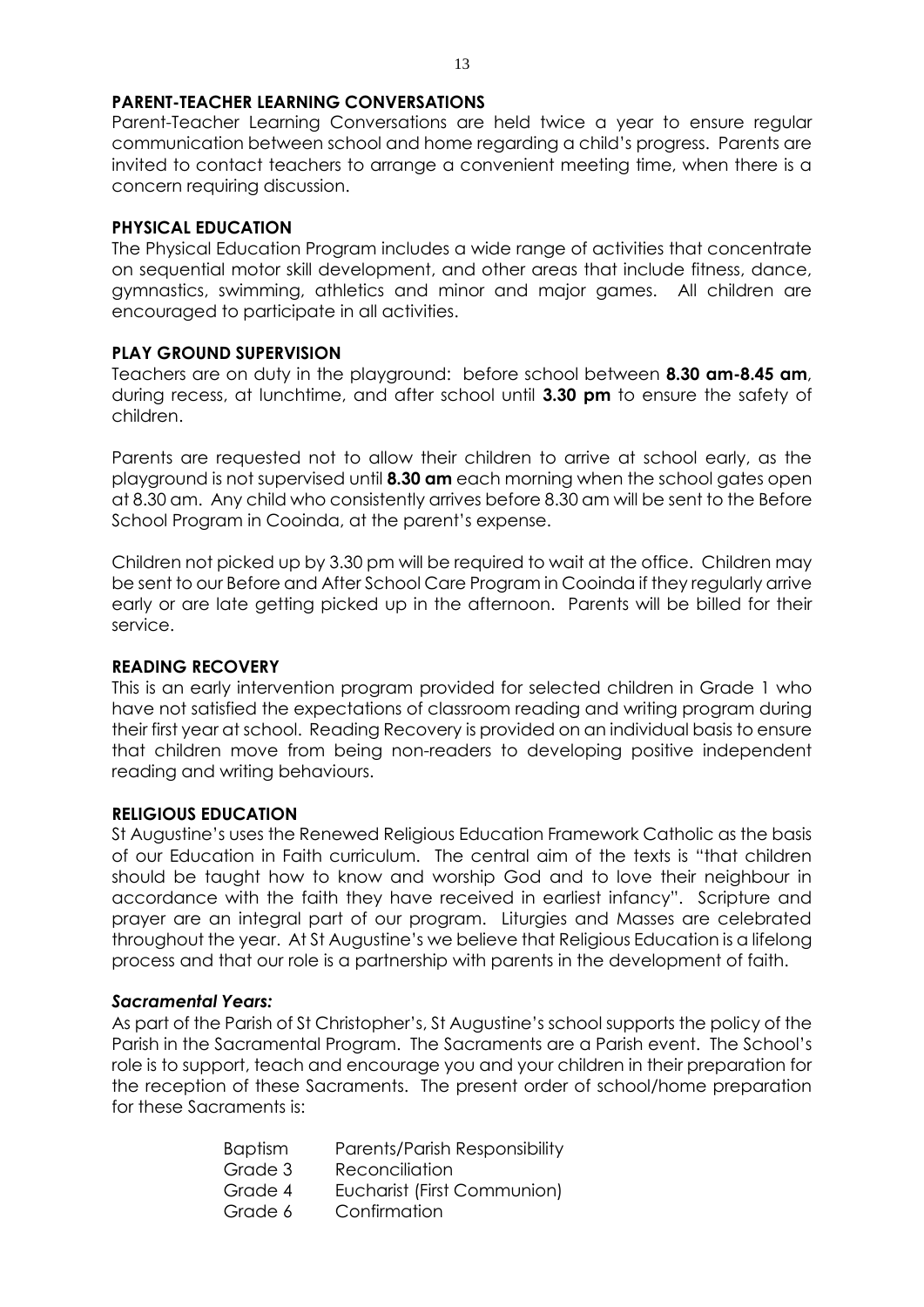At all times the school and Parish encourages the child's family as the prime educators, to give example to their child by supporting him/her and being an active members of their local Parish community.

# **SAFETY AND SECURITY**

It is important that your child should know:

- his/her full name, address and telephone number
- rules for crossing streets, and the correct use of the school crossing
- the most direct way to and from school. It is essential that children be trained to go straight home after school.
- that it can be dangerous to talk to strangers.

Children are not permitted to ride bicycles, scooters, skateboards or roller skates (blades) in the schoolyard either during or after school hours.

Stone throwing (sticks, sand, marbles, other items etc.) is a very dangerous practice and usually results in someone being injured even though, on most occasions, it is quite unintentional. Despite regular reminders and yard supervision, it still happens. The throwing of any item/object in the school grounds is strictly forbidden. Please impress this upon your children to help them understand the dangers involved.

# **SCHOOL ADVISORY COUNCIL**

The School Advisory Council acts in an advisory capacity in supporting the Principal and the Parish Priest. The School Advisory Council is a formal gathering of the parties connected with the educational needs of the children at the school. It is a forum for discussion so that responsible decisions can be made. It consists of 6-8 parent representatives, the Principal, a staff representative and the Parish Priest. Membership is for a period of 2 years with nominations asked for at the end of the year for the following year. There are usually 2 meetings each term beginning at 7.30 p.m. and finishing no later than 9.15 pm (usually on a Tuesday). During the winter months these meetings are online between 7.00-8.00 pm

# **SCHOOL CROSSING**

There is a supervised crossing on Old Calder Highway and the service road. Please make sure that your children use this crossing if they need to cross this road. Daily 8.15 am - 9.00 am and 3.15 pm - 4.00 pm.

# **SNAKES**

Our location, backing onto Green Gully, unfortunately involves a snake hazard. Ensure that your children know never to approach a snake. "Stand still, back away slowly keeping the snake in sight and inform a teacher immediately" is what we tell the children. We take snake sightings very seriously but unfortunately, we have had false reports on several occasions. Parents please reinforce the seriousness of this.

# **SPARE CLOTHING**

As children occasionally have accidents at school, we regularly need spare clothing. A spare pair of undies should be left permanently in a Prep or Gr. 1 child's school bag. Even a well-trained child can have toileting accidents.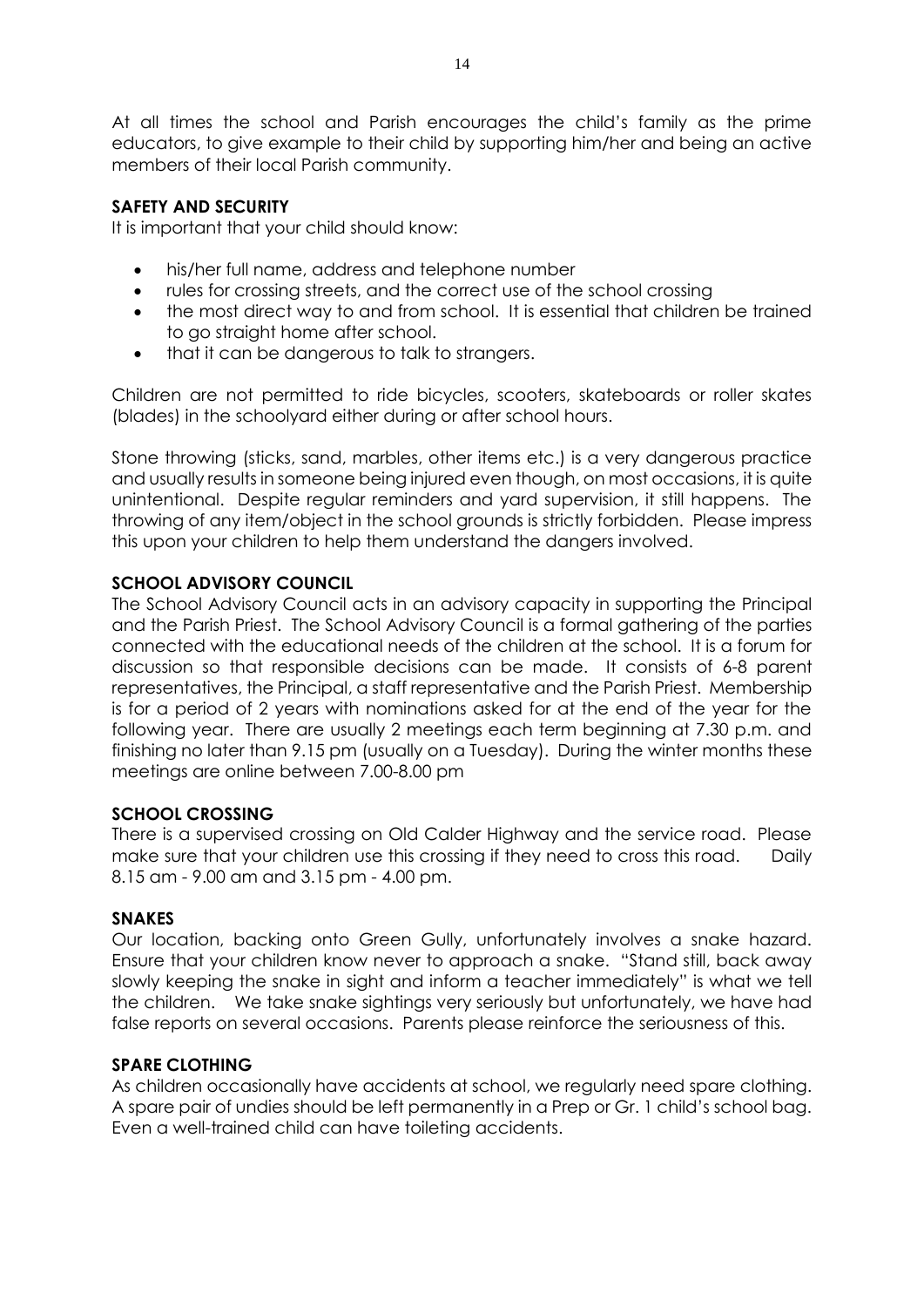#### **STUDENT LEADERS**

Formal leadership positions are held by Year 5/6 children including School Captains, Student Representative Council (SRC), Social Justice Leaders and Sports Captains.

The student leaders are elected by peers in Grade 5/6. Regular meetings are facilitated by a staff member. The leaders are able to contribute to decision-making processes, take on special projects or assist at special functions.

#### **STUDENT REPORTS**

Written reports are available via the Parent Portal at the end of Term 2 and Term 4.

#### **SWIMMING PROGRAM**

As part of the Health and Physical Education Curriculum, children from Grades P-6 participate in an intensive water safety swimming program. The program is based on the Aquapass program covering areas such as Water Awareness, Safety, Lifesaving and swimming techniques.

The Victorian Curriculum requires all Victorian and Catholic Schools to implement swimming and water safety programs as part of Health and Physical Education.

On swimming days, thongs or sandals are permitted to and from the pool. Shoes must be worn immediately on return to school. During this time the children are encouraged to wear their sports uniform. A beanie, especially on young children, assists in preventing colds and chills.

#### **TELEVISION**

As parents and educators, we must teach our children to make responsible choices about viewing "Quality" rather than trash and trivia. The following ratings may help you.

Television:

| G   | $\sim$ $-$               | There is nothing that will upset anyone - family viewing |
|-----|--------------------------|----------------------------------------------------------|
| C.  | $\sim$                   | Made specifically for children                           |
| РG  | <b>Contract Contract</b> | Not recommended for children under 12 years              |
| AO. | $\sim$                   | Adults only.                                             |

Television before school is not advisable.

#### **TRANSFERS**

It is the parent's responsibility to give prior notice of intended transfer to another school. This enables the compiling of the necessary reports.